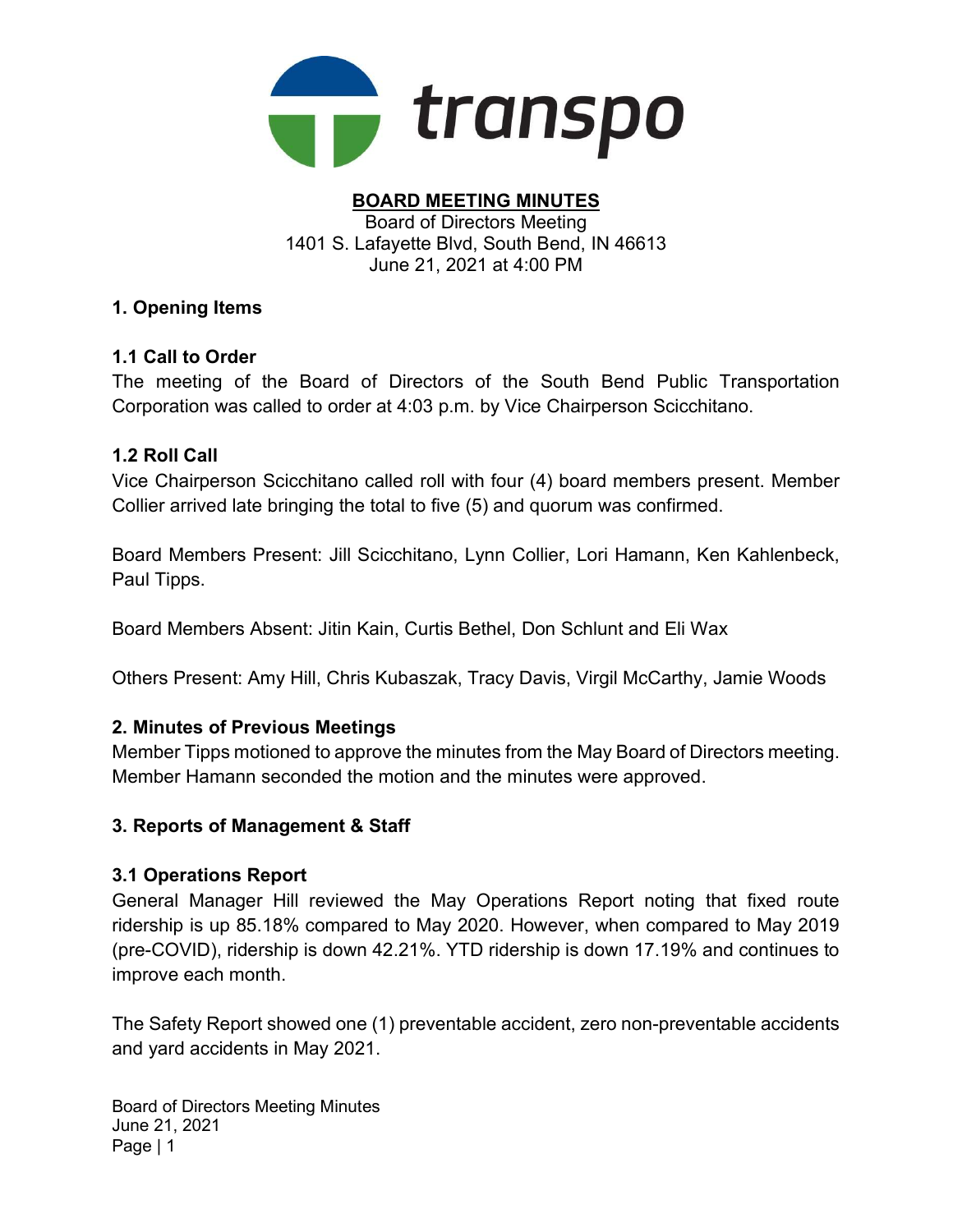The Passenger Service Reports were reviewed noting 16 fixed route reports received with eight (8) unsubstantiated, six (6) monitored for future action and two (2) resulted in discipline.

Vice Chairperson Scicchitano asked about the PSR regarding an operator not wearing a mask. General Manager Hill confirmed there were two instances, one on fixed route and one on Access, where an operator was reported for not wearing a mask. One operator suffers from asthma and had briefly lowered his mask while behind the protective barrier when passengers were seated in the rear of the bus and discipline was not issued. The other instance was an Access operator working in close proximity to a passenger and was not properly wearing a mask which resulted in the issuance of a warning.

Member Tipps asked if he was correct in assuming that there was a progressive disciplinary policy and General Manager Hill confirmed that was correct. The policy includes specific steps in regard to numerous infractions, but also includes flexibility in responding to Passenger Service Reports based on the severity of the confirmed incident.

Member Hamann asked about cameras on the buses. General Manager Hill stated there are interior and exterior cameras with audio on all vehicles. Director McCarthy confirmed there are eight (8) cameras on the older buses and nine (9) on the newer buses. General Manager Hill explained the PSR process includes obtaining detailed information from the passenger and then a full investigation by a street supervisor which includes reviewing the video to substantiate the report.

General Counsel Woods also noted in his 13 years working with Transpo, any accident or incident information resulting in legal action has been able to be verified by video.

The full report was included in the board packet.

# 3.2 Finance Report

Controller Kubaszak reviewed the Finance Report noting that Passenger Revenue for May was down \$20,623.35. Overtime continues to be managed and labor expenses are \$104,650.69 under budget.

He noted there was an additional \$22,000 in County Income Tax received in May. Member Tipps asked about the monthly installments and Controller Kubaszak confirmed the installments range from \$55-65,000.

Transpo received \$220,000 more than budgeted for property taxes which was used to pay off the \$144,000 loan with Centier Bank. The only remaining loan is the tax anticipation warrant.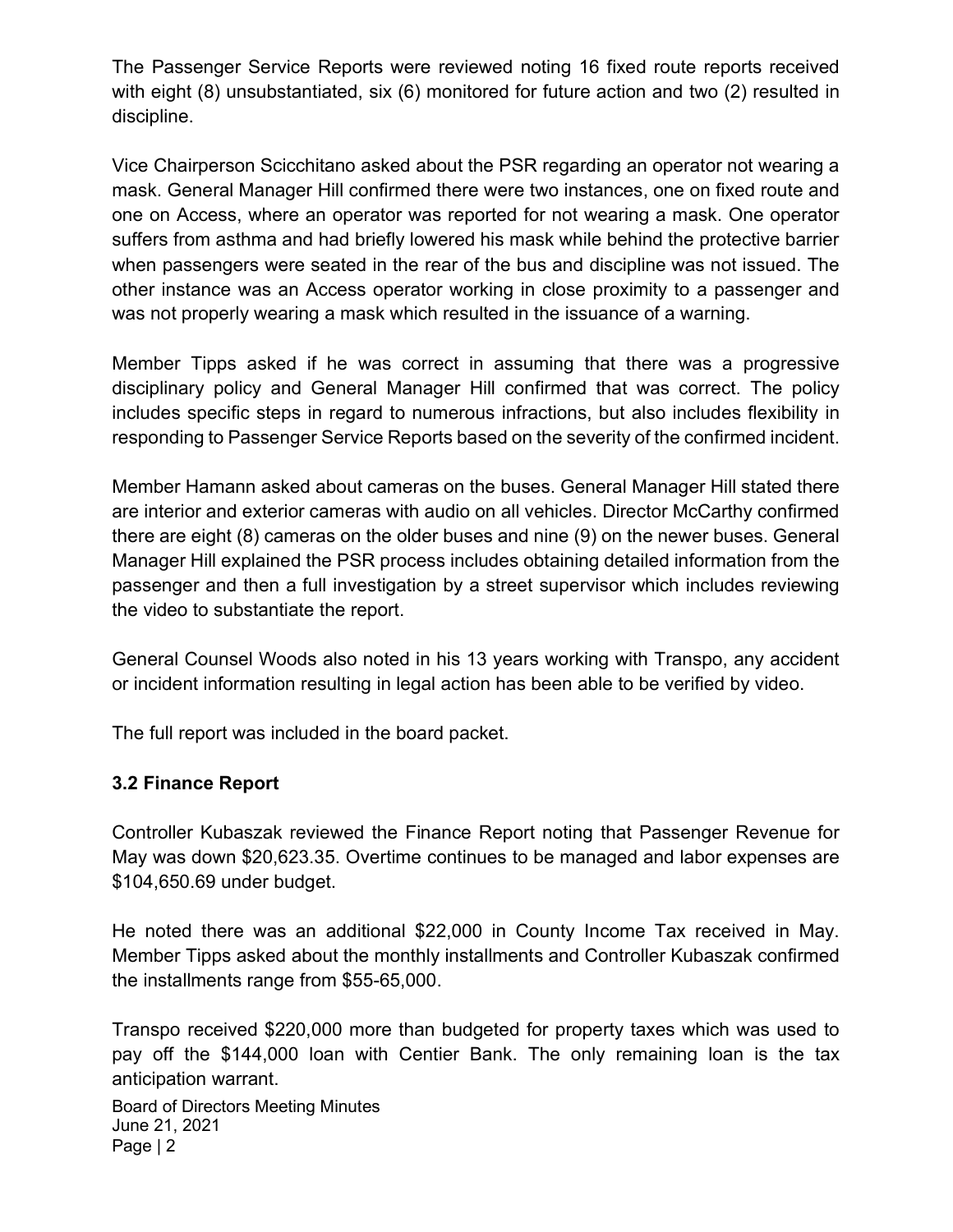Controller Kubaszak highlighted several items in the Controller's Commentary report include the \$400,000 in the capital fund, reduction in expenses and decrease in liabilities, including a significant decrease in the pension liability.

Member Tipps asked about the increase in accounts receivable and Controller Kubaszak explained it was due to a quarterly installment from the University of Notre Dame, Saint Mary's College and Holy Cross College for their annual contract. Controller Kubaszak also noted the additional \$100,000 discussed at the Finance Committee was the payment to Token Transit for the electronic validators which will be covered by the grant.

Controller Kubaszak also reviewed the open grants highlighting the nine (9) fixed route vehicles that were 100% funded and the nine (9) new paratransit vans with minimal out of pocket expense.

Vice Chairperson Scicchitano noted the Finance Committee met last week and she asked Member Tipps if he would like to share any comments. He noted the strong financial position of the organization based on the information reviewed at the Finance Committee and during today's Finance Report.

The full report was included in the board packet.

# 3.3 Human Resource Report

Director Davis reviewed the report noting there was one (1) administrative separation for May as a street supervisor left to pursue other opportunities. The position has already been filled with an internal promotion.

She noted a new training class with three (3) part-time fixed route operators was starting on June 22<sup>nd</sup>.

The full report was included in the board packet.

#### 3.4 Maintenance Report

Director McCarthy reviewed the Maintenance report noting there were 46 preventative maintenance inspections completed in May. He also reviewed the Major and Other bus changes and service calls.

Member Tipps asked the difference between the Major and Other bus changes. Director McCarthy responded that Major refers to anything that prevents the bus from continuing in service (mechanical breakdown, etc.) and Other references a minor issue such as a heating or AC issue.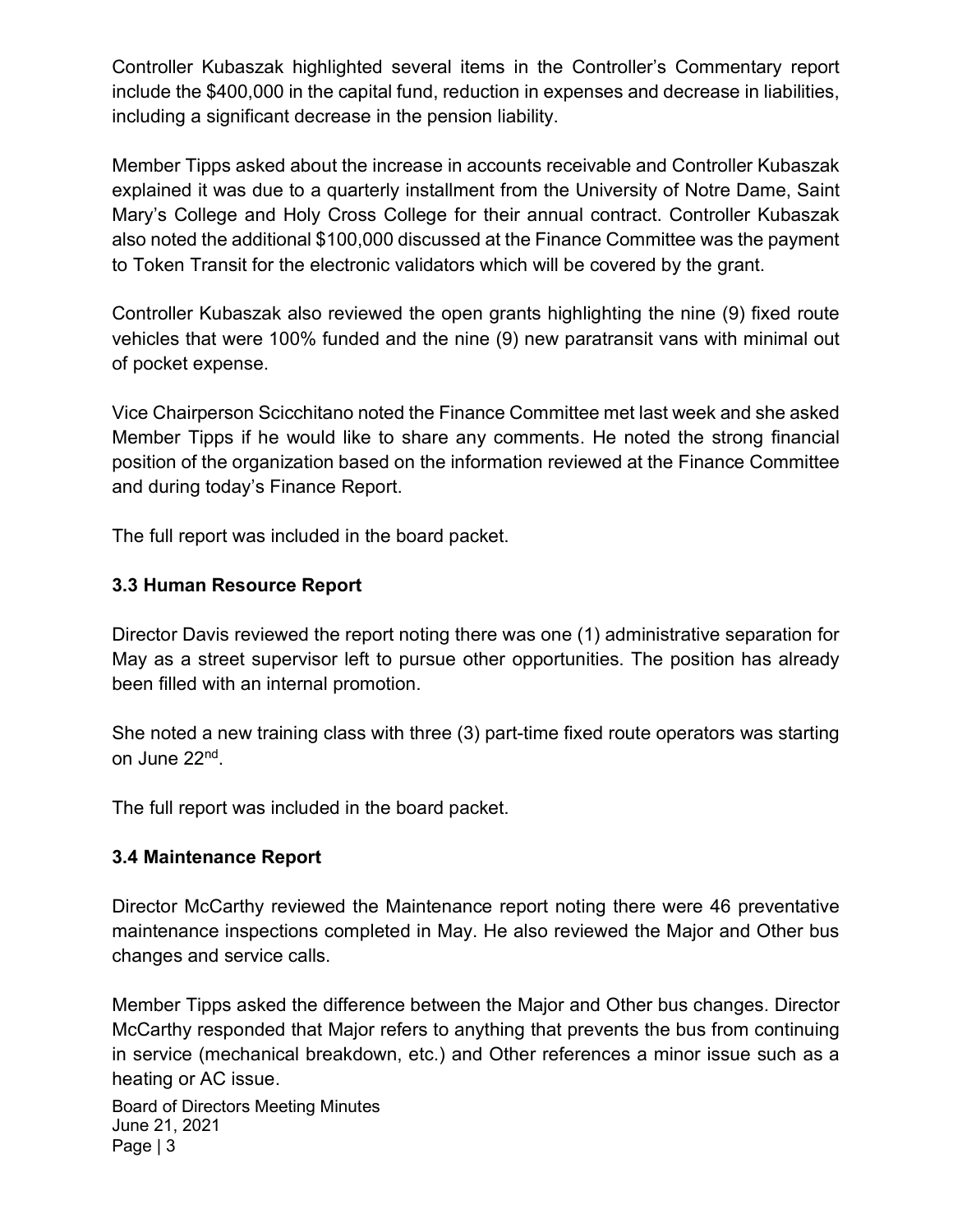The full report was included in the board packet.

# 3.5 Marketing Report

General Manager Hill reviewed the Marketing Report highlighting the Summer Travel Program ridership since the program started in 2013. Ridership increased significantly in 2018, the first year the program was free and was at an all-time high in 2019. Ridership plummeted last year due to COVID but has started strong this year with over 2,000 rides since June 1.

She also reviewed the Token Transit usage which was down; however, Transpo will be launching the next phase with electronic validator and will focus on increasing the usage.

The full report was included in the board packet.

# 3.6 Administrative Report

General Manager Hill reviewed the Administration Report, noting General Counsel Wood has drafted the MOU for transit planning services with MACOG with an anticipated start date of July 1.

She stated she has been in conversations with FlixBus regarding the utilization of South Street Station to expand their services.

Strategic plan updates included the technology upgrades to Office 365 and the upcoming updates to the firewall and overall security. She also noted the proposals for the COA RFP were due to MACOG today.

The full report was included in the board packet.

#### 4.0 Introductions to Resolutions

#### 4.1 RESOLUTION 19-2021

A RESOLUTION OF THE BOARD OF DIRECTORS OF THE SOUTH BEND PUBLIC TRANSPORTATION CORPORATION, SOUTH BEND, INDIANA APPROVING THE FINANCIAL TRANSACTIONS DURING THE MONTH OF MAY WITHIN THE CORPORATION'S CAPITAL IMPROVEMENT FUND.

Staff Report: Investments and payments were made from the Capital Improvement Fund during the month of May 2021. The Corporation's share, which is required by the Federal government, totaled \$5,995.73.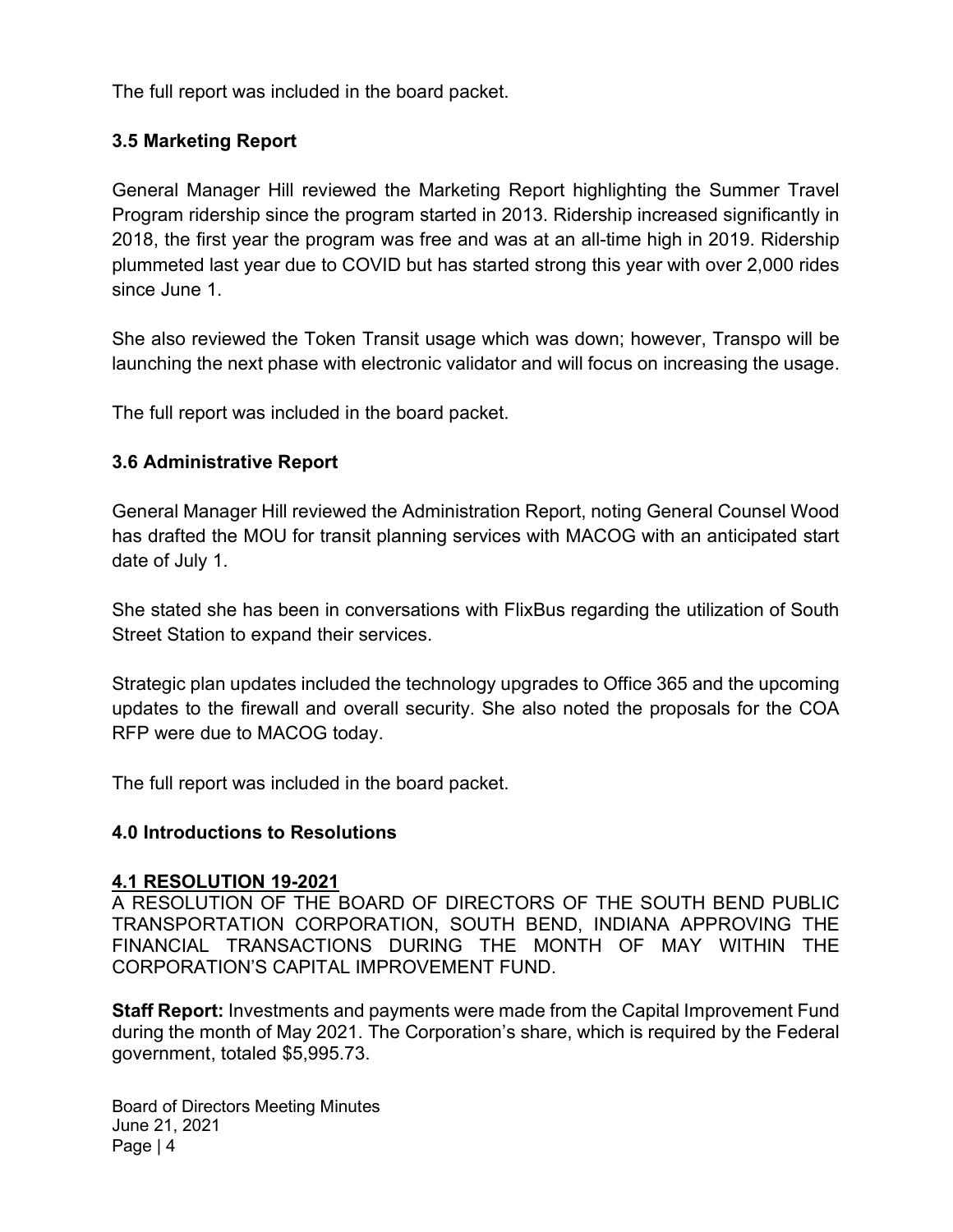Member Tipps motioned to approve the Resolution 19-2021. Member Hamann seconded the motion. The motion passed 5-0.

# 4.2 RESOLUTION 20-2021

A RESOLUTION OF THE BOARD OF DIRECTORS OF THE SOUTH BEND PUBLIC TRANSPORTATION CORPORATION, SOUTH BEND, INDIANA APPROVING THE FINANCIAL TRANSACTIONS INCURRED DURING THE PAST THIRTY-ONE DAYS OF MAY WITHIN THE CORPORATION'S PAYROLL & TRANSPORTATION FUND.

Staff Report: There were a total of 89 checks issued May 1-31 for a total disbursement of \$409,295.7.

Member Tipps motioned to pass Resolution 20-2021. Member Hamann seconded the motion. The motion passed 5-0.

# 4.3 RESOLUTION 21-2021

A RESOLUTION OF THE BOARD OF DIRECTORS OF THE SOUTH BEND PUBLIC TRANSPORTATION CORPORATION, SOUTH BEND, INDIANA AUTHORIZING MANAGEMENT TO ENTER INTO A FIVE-YEAR CONTRACT WITH TRUPAY FOR PAYROLL AND HR SERVICES

Staff Report: Controller Kubaszak provided the report explaining an RFP was issue for payroll and HR services. There was one responsive bidder who was the current provider. The proposal includes an increase of \$20 per week. Staff recommends a five-year contract effective July 1, 2021.

Member Tipps asked about bonding and/or licensing for TruPay to protect Transpo. Controller Kubaszak mentioned that General Counsel Woods would be reviewing the contract and can look into those options.

Vice Chairperson Scicchitano asked about the contract term and five-years was confirmed which is the same length as the expiring term.

Member Tipps motioned to approve Resolution 21-2021. Member Hamann seconded the motion. The motion passed 5-0.

5. Any Other Motions None

# 6. Chairperson's Report